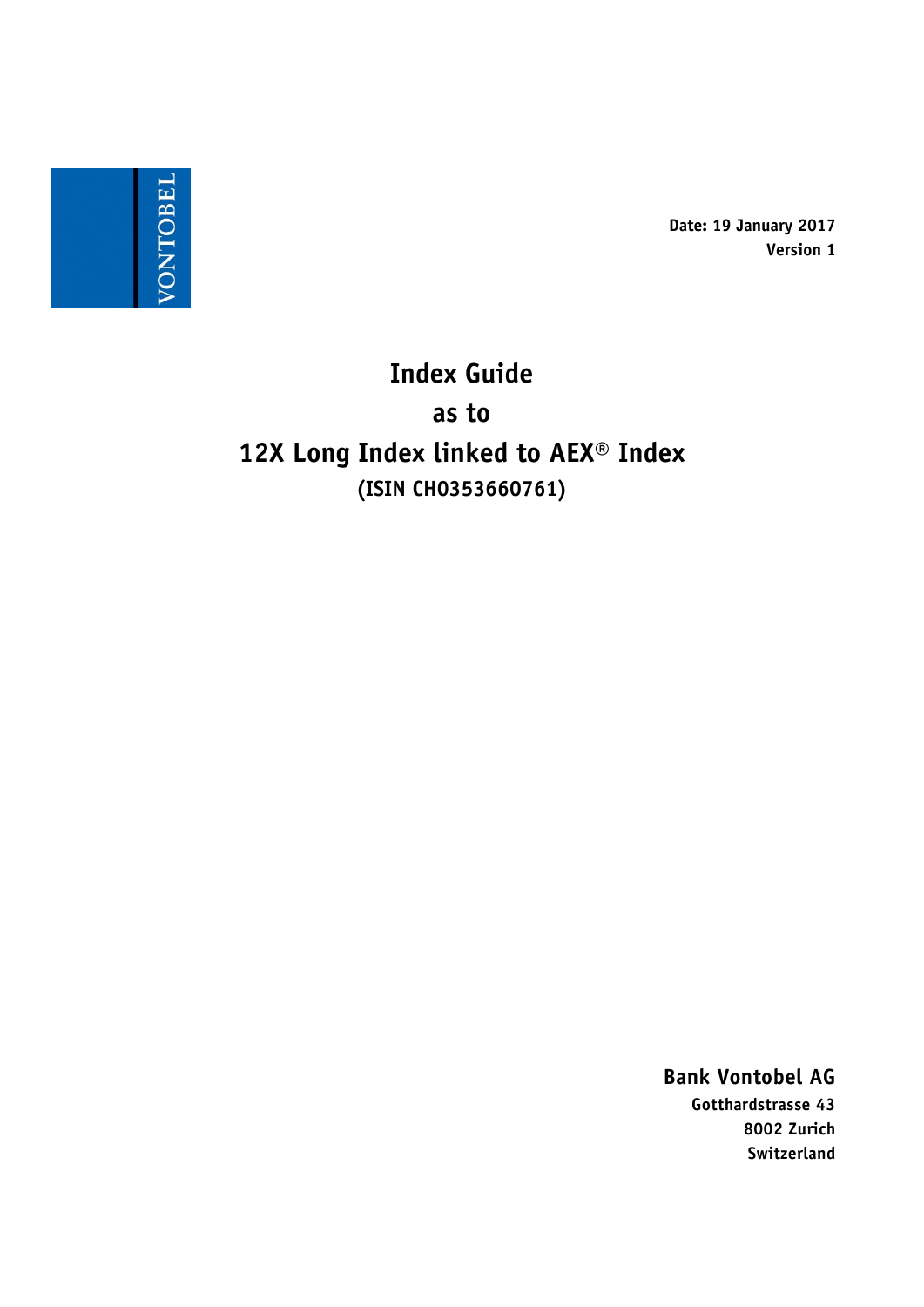This Index Guide describes the composition and calculation of the *Factor Index* specified below. The *Index Calculation Agent* makes the Index Guide available on the *Information Page*. The Index Guide constitutes the basis for calculating and publishing the *Factor Index*.

| Index Name:              | 12X Long Index linked to $AEX^{\circ}$ Index (the " <b>Factor Index</b> ") |
|--------------------------|----------------------------------------------------------------------------|
| Reference Instrument:    | AEX <sup>®</sup> Index                                                     |
| Index Calculation Agent: | Bank Vontobel AG, Gotthardstrasse 43, 8002 Zurich, Switzerland             |
| <b>Information Page:</b> | https://indices.vontobel.com                                               |
| ISIN:                    | CH0353660761                                                               |
| Valor:                   | 35366076                                                                   |
| WKN:                     | A2BNQN                                                                     |

This Index is part of the family of Vontobel Leveraged Long and Short indices ("**Factor Indices**").

# **The Factor Indices are not recognized financial indices but are customized indices conceived by Bank Vontobel AG in its capacity as Index Calculation Agent, their sole function being to act as underlying for a certain type of security (so-called Factor Certificates).**

The Index Calculation Agent will perform the calculation and composition of the Factor Index with the utmost care. However, the Index Calculation Agent does not guarantee that the calculation of the indices or of any other parameters required for the composition and calculation, as in accordance with this Index Guide, will be free from error.

Decisions on the manner and method of calculation and composition of its indices are made by the Index Calculation Agent in good faith and based on its best knowledge available. The Index Calculation Agent is neither liable for any damages nor any losses resulting from or associated with the said decisions.

The Index Calculation Agent accepts no liability whatsoever towards third parties for associated direct or indirect damages, resulting from or associated with an inaccurate or erroneous calculation of the indices or any other parameters. Without prejudice to any potential obligations vis-à-vis licensees, the Index Calculation Agent is under no obligation towards third parties, including investors and/or financial intermediaries, to indicate any mistakes or errors related to the Index.

The indices of the Index Calculation Agent do not constitute a recommendation to undertake an investment. In particular, the composition, calculation and publication of the indices are neither to constitute a representation or a warranty nor an opinion on the part of the Index Calculation Agent with regard to the purchase or sale of an index constituents or any financial instrument relating to such index.

The Index and the index family constitute the intellectual property of Bank Vontobel AG, Gotthardstrasse 43, 8002 Zurich, Switzerland, which reserves any and all rights in this respect.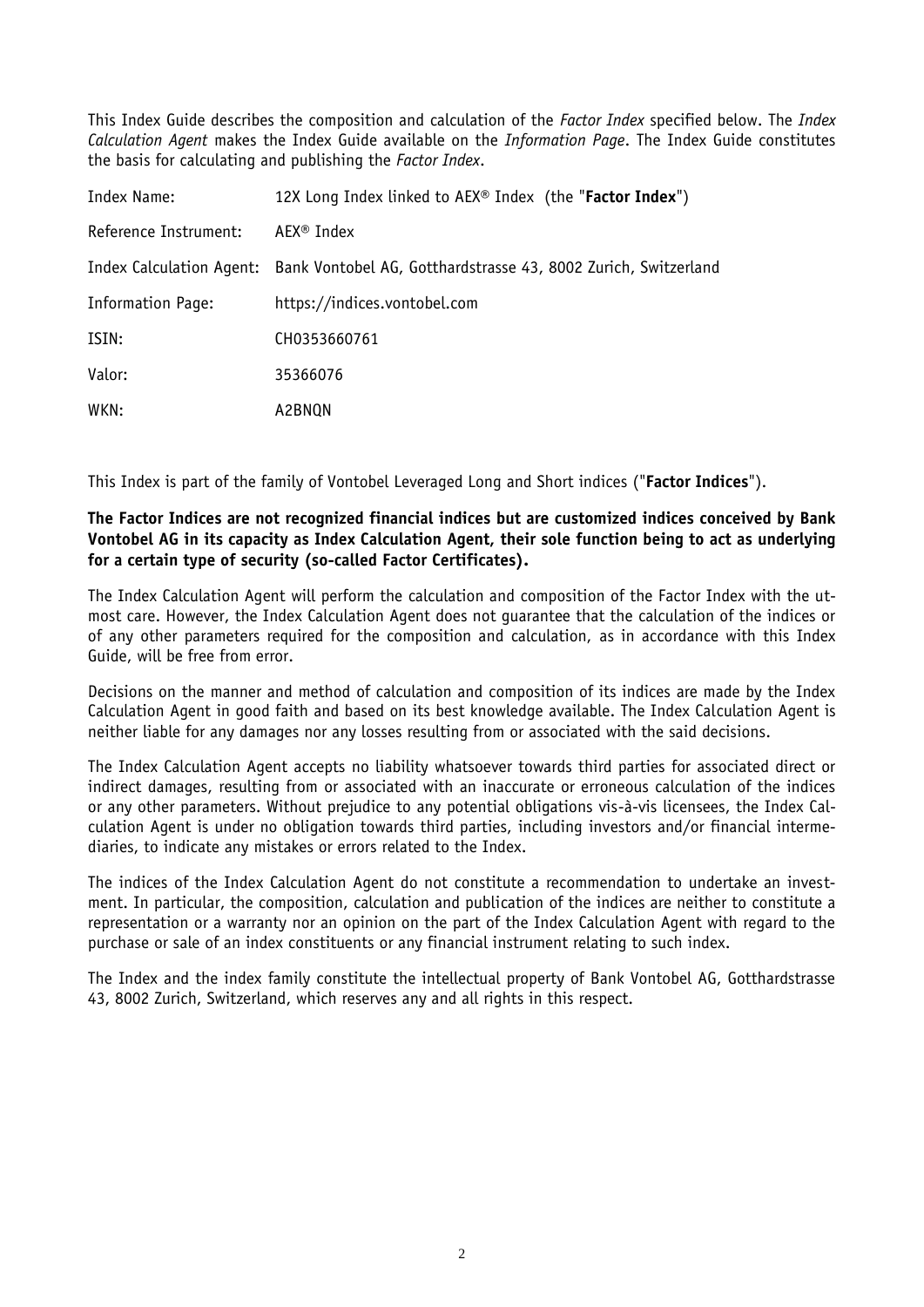# **A) Index description**

The *Factor Index* reflects price movements of the *Reference Instrument* with a leverage factor of 12. An increase in the price of the *Reference Instrument* since the most recent calculation of an *Index Closing Value* results in a positive change of the *Factor Index* as compared to the previous price of the *Factor Index* and vice versa. The *Factor Index* therefore reflects a "long" strategy.

The *Factor Index* consists of a leverage component and a financing component.

### *Leverage component*

The leverage component tracks an investment in the *Reference Instrument* (or its constituents and in accordance with its rules and regulations), whereby movements in the price of the *Reference Instrument* are multiplied by the *Leverage* (Factor). This leverage effect occurs with either positive or negative movements in the price of the *Reference Instrument*, having a disproportionate effect on the value of the *Factor Index*.

For example (leaving aside the financing component):

- An increase in the price of the *Reference Instrument* (as compared to the most recent *Valuation Price* of the *Reference Instrument*) by 2% results in an increase in the *Factor Index* by 12 x 2%;
- A decrease in the price of the *Reference Instrument* (as compared to the most recent *Valuation Price* of the *Reference Instrument*) by 2% results in a decrease in the *Factor Index* by 12 x 2%.

### *Financing component*

The financing component tracks the capital costs that would be incurred to finance the corresponding investment in the *Reference Instrument* (or constituents thereof). Additionally, a fee charged by the *Index Calculation Agent* for the calculation and administration of the *Factor Index* is added (*Index Fee*).

The financing component therefore reduces the value of the *Factor Index*.

# **B) Index definitions**

The definitions below shall apply for the purposes of this index description.

"**Adjustment Date**" means the first *Index Calculation Day* of each calendar month.

"**Extraordinary Adjustment Event**" means any of the following events as they relate to the *Reference Instrument*:

- (a) Change, adjustment or other measure affecting the relevant concept and the calculation of the *Reference Instrument*, resulting, in the opinion of the *Index Calculation Agent*, in the relevant concept or the relevant calculation of the *Reference Instrument* no longer being comparable to those applicable on the *Index Start Date*. These factors are no longer comparable if, in particular, a change, adjustment or other measure results in a material change in the *Reference Instrument* despite the fact that the prices of the individual securities included in the *Reference Instrument* and their weightings remain the same.
- (b) Cancellation of the *Reference Instrument* and/or replacement by a different index concept; or
- (c) any other event which in the reasonable discretion of the *Index Calculation Agent* would have a comparable or similar impact on the calculation of the *Factor Index* in the event that no adjustment were to be made.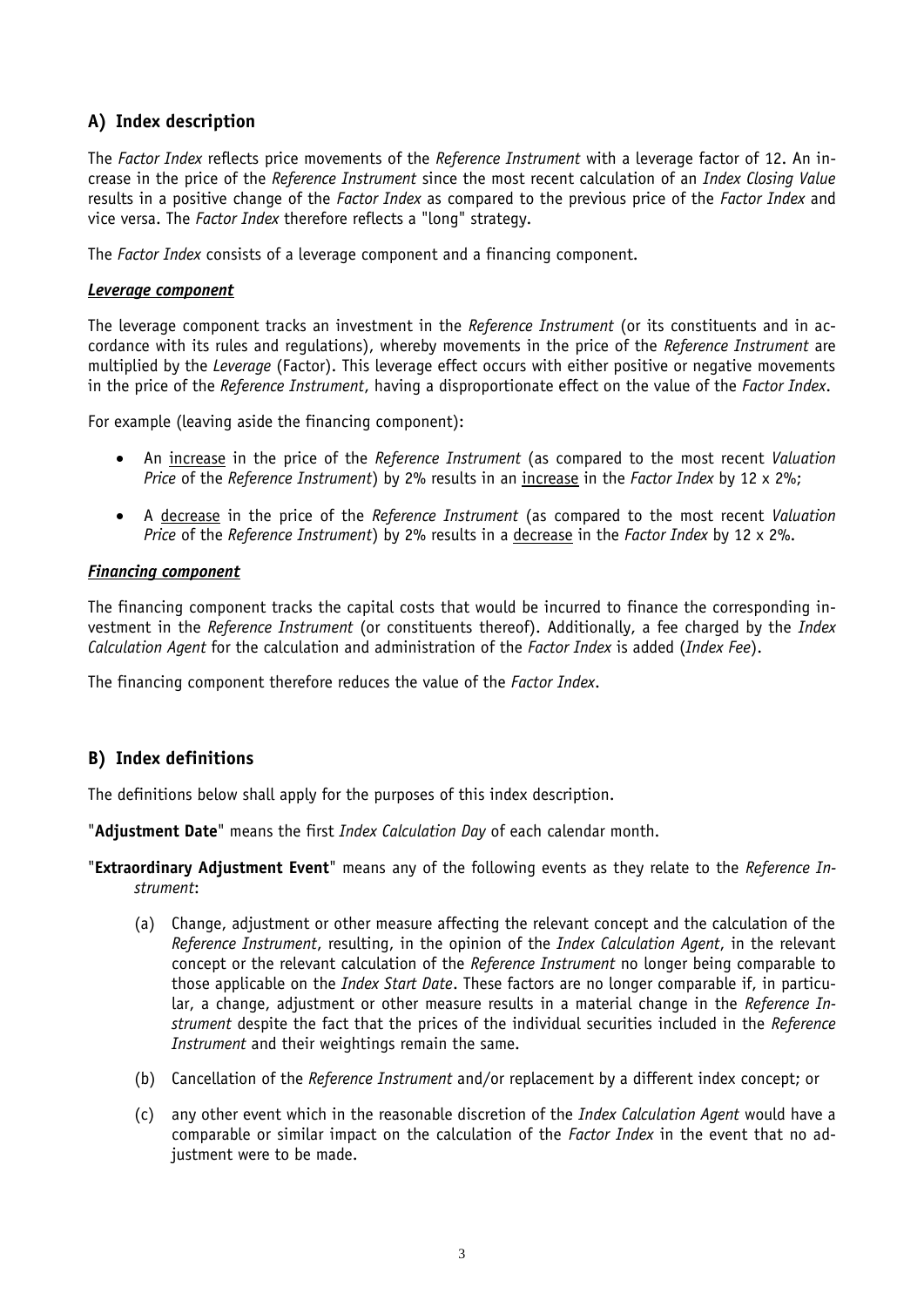"**Valuation Price**" of the *Reference Instrument* for an *Index Calculation Day* means – subject to an *Extraordinary Adjustment* of the index calculation pursuant to section D) – the closing price of the *Reference Instrument*, as determined and published for that day by the *Reference Exchange*. If an *Index Calculation Day* falls on a day which is not a *Trading Day*, the *Valuation Price* of the immediately preceding *Index Calculation Day* shall continue to apply. If no *Valuation Price* for the *Reference Instrument* is determined or published on a *Trading Day*, the *Index Calculation Agent* shall determine the *Valuation Price* of the *Reference Instrument* for that day on the basis of the most recent prices set for the *Reference Instrument* in its due discretion.

"**Dividend Method**" is either *individual* or *smoothed* (as described below).

In case of the "**individual**" *Dividend Method* the distributions of the constituents of the *Reference Instrument* are included in the index calculation individually. The relevant "**Dividend**" for the index calculation pursuant to section C) corresponds to the dividend of the company, exclusive of which a constituent of the *Reference Instrument* is traded on the *Ex-Dividend Date* on the *Trading Facility* which is – according to the *Reference Exchange's* concept – relevant for the calculation of the Reference Instrument ("**Trading Facility**"). For this purpose, the *Index Calculation Agent* takes into account the weighting of the respective constituent in the *Reference Instrument*. "**Ex-Dividend Date**" means the *Index Calculation Day* on which the respective constituent of the *Reference Instrument* trades "ex-dividend" on the *Trading Facility* for the first time.

In case of a "**flattened**" *Dividend Method* the distributions of the constituents of the *Reference Instrument* are not included in the index calculation individually. Instead, they are considered by means of a flattened amount which is taken into account for the index calculation on a continuous basis. Accordingly, the relevant "**Dividend**" for the index calculation pursuant to section C) in the case of this *Dividend Method* corresponds to an amount which is determined by the *Index Calculation Agent* in its reasonable discretion in order to reflect the expected distributions of the constituents of the *Reference Instrument* in the calculation of the index on each *Index Calculation Day* on a pro rata basis. For this purpose, the *Index Calculation Agent* particularly considers its dividend expectations (in relation to the constituents of the *Reference Instrument*) for up to the next three months following the respective *Index Calculation Day*. The *Index Calculation Agent* may adjust such *Dividend* in its reasonable discretion on any *Index Calculation Day*, particularly in the event of alternating dividend expectations.

On the *Index Start Date* the *individual Dividend Method* is applicable. The *Index Calculation Agent* is entitled to change the *Dividend Method* on each *Adjustment Date*. The revised *Dividend Method* shall take effect immediately as from the relevant *Adjustment Date*. A change in the *Dividend Method* shall be published by the *Index Calculation Agent* in accordance with section E).

- "**Dividend Tax Factor**" is 0.85 on the *Index Start Date*. The *Index Calculation Agent* may change the *Dividend Tax Factor* in its reasonable discretion on any *Index Calculation Day* with prospective effect, if the tax laws applicable to the *Index Calculation Agent* change, resulting in a change in the amount of the – after tax – *Dividend* virtually accruing to it.
- "**Financing Spread**" represents (in the form of a premium over the relevant *Interest Rate*) the financing costs which may be incurred if the long strategy tracked by the *Factor Index* is financed with debt.

The *Financing Spread* on the *Index Start Date* corresponds to the *Initial Financing Spread*. The *Index Calculation Agent* then adjusts the "**Current Financing Spread**" in its due discretion on each *Adjustment Date* to reflect current market conditions and publishes it in accordance with section E) of this index description. The adjusted *Financing Spread* shall apply immediately as from the relevant *Adjustment Date*.

"**Initial Financing Spread**" is 0.4% per annum.

"**Trading Day**" means every day on which the *Reference Instrument* is calculated by the *Reference Exchange*.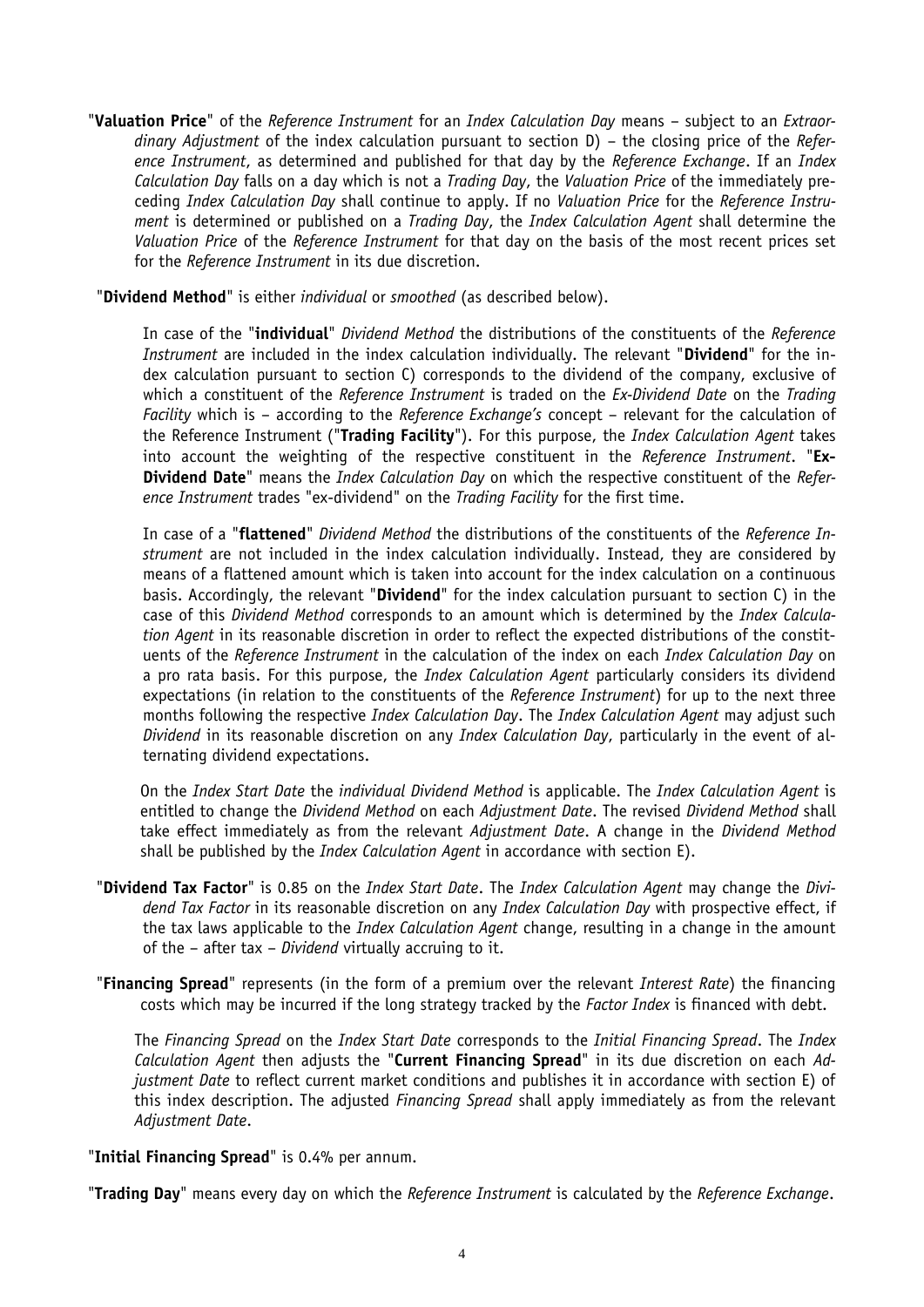"**Leverage**" is 12. It describes the impact that a change in the price of the *Reference Instrument* has on the relevant *Factor Index*.

"**Index Calculation Agent**" means Bank Vontobel AG, Gotthardstrasse 43, 8002 Zurich, Switzerland.

"**Index Calculation Day**" means every day from Monday to Friday.

- "**Index Fee**" means 1.0% per annum. The *Index Fee* is charged each calendar day, beginning as of the *Index Start Date*. It is calculated on the basis of a 360-day year and the most recently calculated *Index Closing Value*.
- "**Index Closing Value**" is calculated for each *Index Calculation Day* by the *Index Calculation Agent* in accordance with section C) 1) of this index description on the basis of the *Valuation Price* of the *Reference Instrument* for this *Index Calculation Day* and published in accordance with section E) of this index description.

"**Index Start Date**" means 20 January 2017.

"**Index Start Value**" is 1'000 index points and represents the Index Closing Value on Index Calculation Day T=0 for the purposes of calculating the index in accordance with C).

"**Index Currency**" means EUR.

"**Information Page**" means https://indices.vontobel.com.

"**Reference Instrument Price**" corresponds at any time during the calculation period of the *Reference Instrument* to the price of the *Reference Instrument*, as calculated by the *Reference Exchange* and determined by the *Index Calculation Agent*.

"**Reference Exchange**" means Euronext Amsterdam.

"**Reference Instrument**" means AEX® Index.

| Index type:       | Price index  |
|-------------------|--------------|
| Currency:         | EUR          |
| ISIN:             | NL0000000107 |
| Bloomberg symbol: | AEX Index    |

*The AEX® index is a free float market capitalization weighted index that reflects the performance of the 25 largest and most actively traded shares listed on Euronext Amsterdam, and is the most widely used indicator of the Dutch stock market. Euronext N.V. or its subsidiaries holds all (intellectual) proprietary rights with respect to the Index. Euronext N.V. or its subsidiaries do not sponsor, endorse or have any other involvement in the issue and offering of the product. Euronext N.V. and its subsidiaries disclaim any liability for any inaccuracy in the data on which the Index is based, for any mistakes, errors, or omissions in the calculation and/or dissemination of the Index, or for the manner in which it is applied in connection with the issue and offering thereof.*

*"AEX and AEX-index" are registered trademark(s) of Euronext N.V. or its subsidiaries.*

"**Barrier**" is 7%. It indicates the maximum permitted negative change in price of the *Reference Instrument*  compared to its most recent *Valuation Price* before an *Intraday Index Adjustment* takes place.

# "**Derivatives Exchange**" means Eurex.

# "**Interest Rate**" means EONIA.

EONIA (Euro Over Night Index Average) is a weighted average interest rate for overnight interbank money calculated act/360 by the European Central Bank since 4 January 1999 on the basis of effective turnover.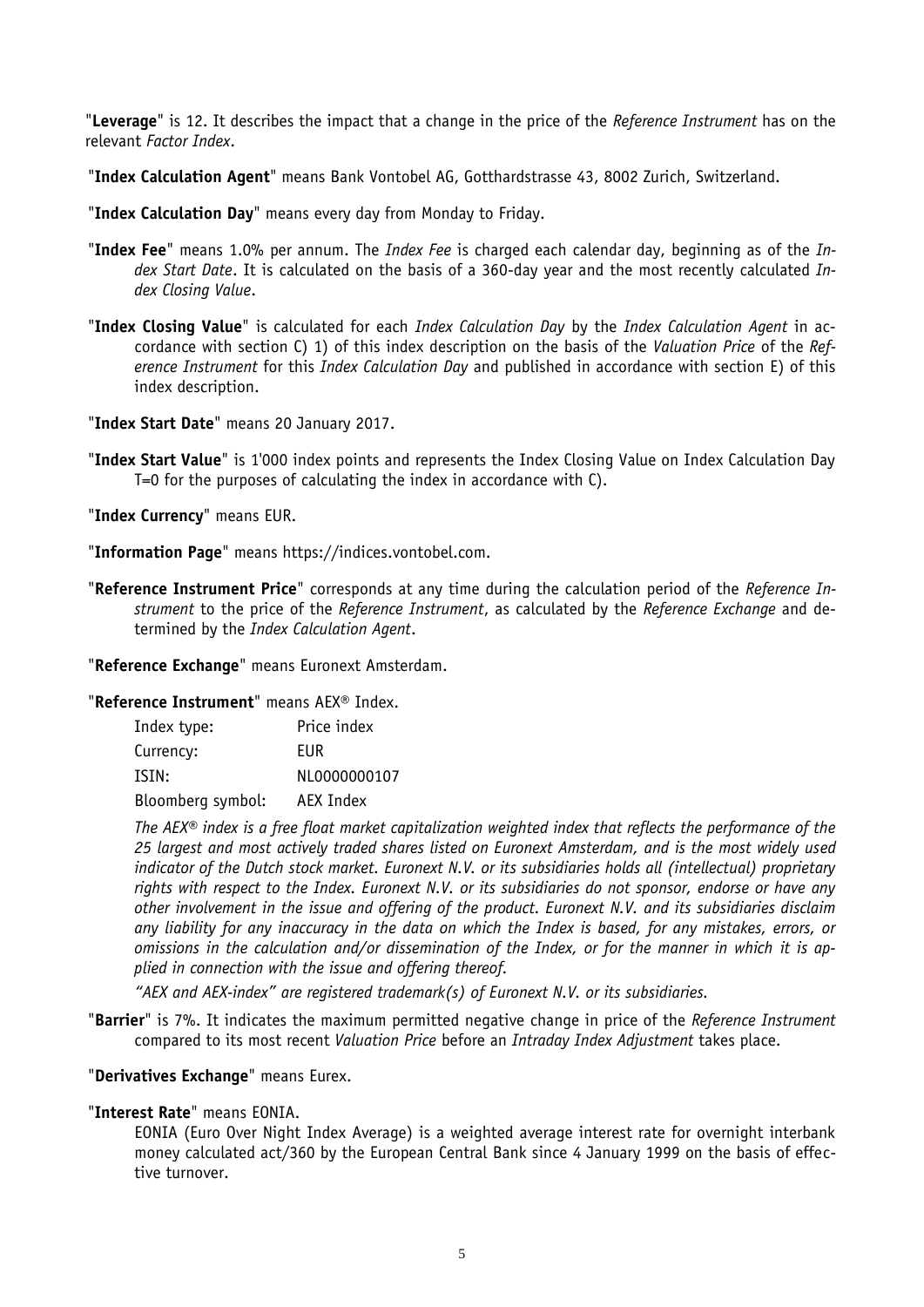If the *Interest Rate* is not set or published on an *Index Calculation Day*, the *Interest Rate* applied on the immediately preceding *Index Calculation Day* is used to calculate the index in accordance with section C).

If the *Interest Rate* has neither been set nor published for ten consecutive *Index Calculation Days*, the *Index Calculation Agent* has the right and obligation to stipulate in its reasonable discretion an alternative relevant *Interest Rate* which has functions comparable to the previous *Interest Rate*.

### **C) Index calculation**

The *Factor Index* shall be calculated for the first time on the *Index Start Date*. The initial level of the index on the *Index Start Date* corresponds to the *Index Start Value*. The respective current index level is calculated by the *Index Calculation Agent* on a continuous basis during the trading period of the *Reference Instrument* on the *Reference Exchange* on each *Index Calculation Day*, rounded to two decimal places and published in accordance with section E).

One index point corresponds to one unit of the *Index Currency*.

# **C) 1) Index formula**

The *Factor Index* is calculated for each time t during an *Index Calculation Day* T in accordance with the following formula:



where:

| T.            | $=$ | current Index Calculation Day                                                                                                       |
|---------------|-----|-------------------------------------------------------------------------------------------------------------------------------------|
| IDX+          |     | $=$ Index Value at time t on Index Calculation Day T                                                                                |
| $IDX_{T-1}$ = |     | Index Closing Value on Index Calculation Day T-1 which immediately precedes the<br>current Index Calculation Day T                  |
| $\mathsf{L}$  | $=$ | Leverage (Factor): 12                                                                                                               |
| $R_{\rm t}$   | $=$ | Reference Instrument Price at time t                                                                                                |
| $R_{T-1}$     | $=$ | Valuation Price on Index Calculation Day T-1                                                                                        |
| divf          | $=$ | Dividend Tax Factor                                                                                                                 |
| div           | $=$ | Dividend on Index Calculation Day T. If the individual Dividend Method is used this<br>amount is 0, except on the Ex-Dividend Date. |
| $IR_{T-1}$    | $=$ | Interest Rate on Index Calculation Day T-1                                                                                          |
| $FS_T$        | $=$ | Financing Spread on Index Calculation Day T                                                                                         |
| IG            | $=$ | Index Fee                                                                                                                           |
| d             | $=$ | Number of calendar days between Index Calculation Days T-1 and T                                                                    |

# **C) 2) Intraday Index Adjustment**

If at time s on *Index Calculation Day* T the *Reference Instrument* Price (plus any *Dividend* multiplied by the *Dividend Tax Factor:*  $R_s + div f \times div$  ) falls below the most recent *Valuation Price* of the *Reference Instrument* by more than 7% (*Barrier*), an "**Intraday Index Adjustment**" takes place, simu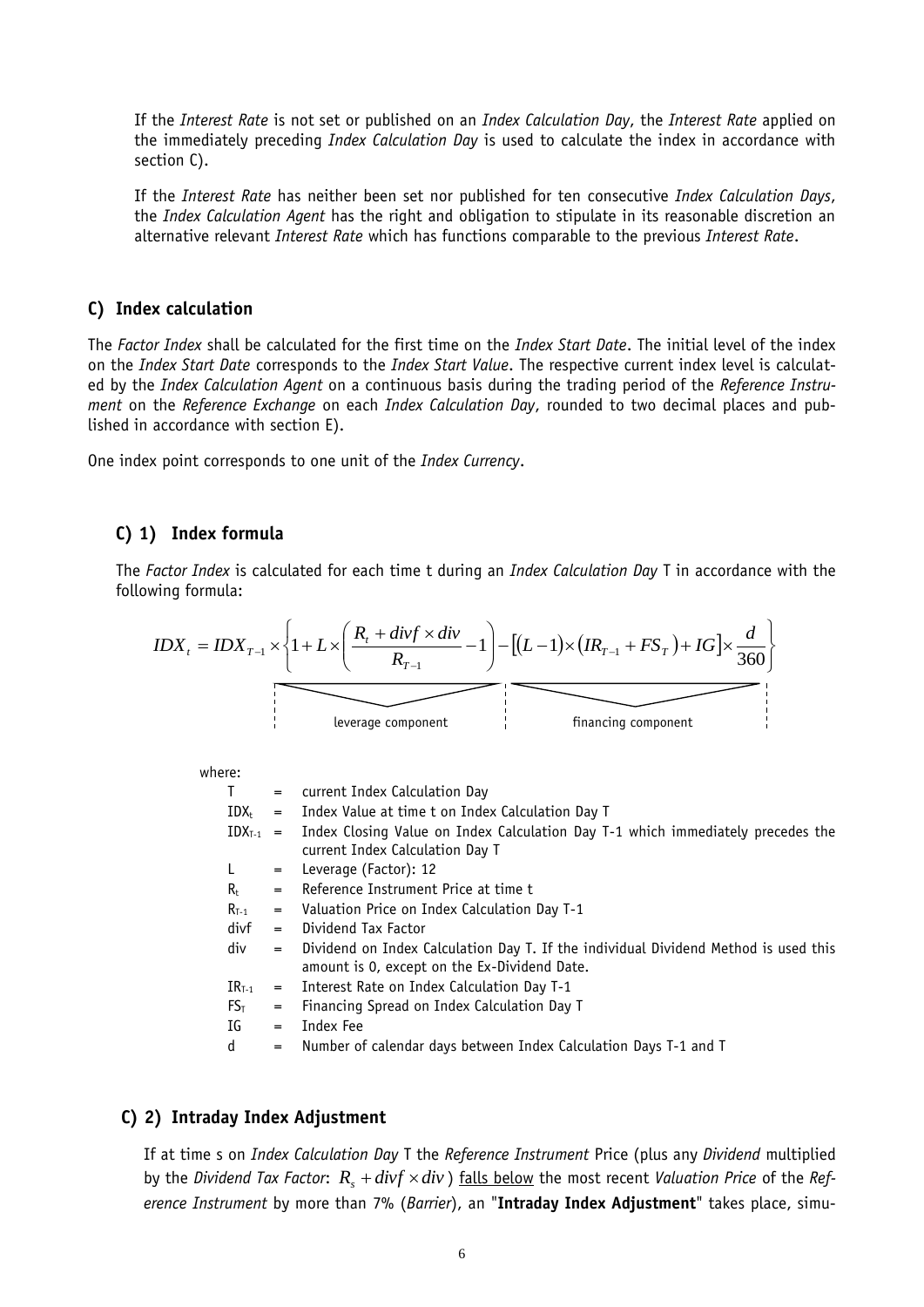lating a new day:

$$
S = T, i.e. IDXT-1 (new) = IDXsRT-1 (new) = RT-1 (old) × 0.93 - divf × divd = 0
$$

A new *Valuation Price* valid after time s (R<sub>T-1</sub> (new)) is calculated by multiplying the previous *Valuation Price*  $(R_{T-1}$  (old)) by 0.93.

In addition, the net dividend shall be deducted (in case of the *individual Dividend Method* only if the *Index Calculation Day* T is an *Ex-Dividend Date*). *Dividend* and *Dividend Tax Factor* shall not be considered in the index calculation in section C) 1) on such simulated *Index Calculation Day*.

The *financing component* remains unchanged. No additional interest or costs are incurred for the newly simulated day.

# **D) Extraordinary adjustment of the index calculation**

In the event of an *Extraordinary Adjustment Event* occurring in relation to the *Reference Instrument*, the *Index Calculation Agent* will adjust the index calculation on the *Reference Date* (as defined below). The *Index Calculation Agent* will – to the extent possible – endeavor to calculate the *leverage component* as if no *Extraordinary Adjustment Event* had occurred.

The *Index Calculation Agent* will generally adjust the index calculation by correcting in its due discretion the relevant *Valuation Price* for the *Reference Instrument* on *Index Calculation Day* T-1 on the *Reference Date*, in order to factor into the index calculation the adjustments made on the *Derivatives Exchange* for futures and options linked to the *Reference Instrument* traded there.

The *Index Calculation Agent* may adjust the index calculation in some other manner if it deems such adjustment necessary in its due discretion in order to reflect differences between this Index and the futures and options traded on the *Derivatives Exchange*. Such adjustments may in particular relate to the stipulation of a different *Reference Exchange*, *Derivatives Exchange* or *Reference Instrument Price*.

The list of *Extraordinary Adjustment Events* listed in section B) is not exhaustive. The deciding factor is whether the *Derivatives Exchange* deems an adjustments of the contract size, an underlying or the involvement of relevant *Reference Exchange* determining the price of the *Reference Instrument* to be necessary. If neither futures nor options linked to the *Reference Instrument* are traded on the *Derivatives Exchange*, the adjustment shall be made in a manner in which the *Derivatives Exchange* would do so if corresponding futures or options were traded there. In cases of doubt about the application of the modification rules of the *Derivatives Exchange*, the *Index Calculation Agent* shall decide such questions in its reasonable discretion. The rules and regulations of the *Derivatives Exchange* shall apply in addition to the provisions set out above.

If the *Reference Instrument* (Index) is cancelled or replaced by a different index concept, or if the license agreement between the *Reference Exchange* and the *Index Calculation Agent* cannot be renewed, the *Index Calculation Agent* determines – where appropriate by applying an adjusted *Reference Instrument Price* for the *Reference Instrument* at time  $t$  ( $R_t$ ) – whether and which different index concept will be used in the future as a basis for calculating the *Factor Index*.

If the *Reference Instrument* is no longer calculated and determined and/or published by the *Reference Exchange* but by another person, company or institution that the *Index Calculation Agent* in its reasonable discretion considers to be suitable ("**Substitute Reference Exchange**"), then the *Factor Index* shall be calculated where applicable on the basis of the *Reference Instrument* calculated and published by the *Substitute Reference Exchange*. All references to the *Reference Exchange* contained in this index description shall be deemed to refer analogously to the *Substitute Reference Exchange*.